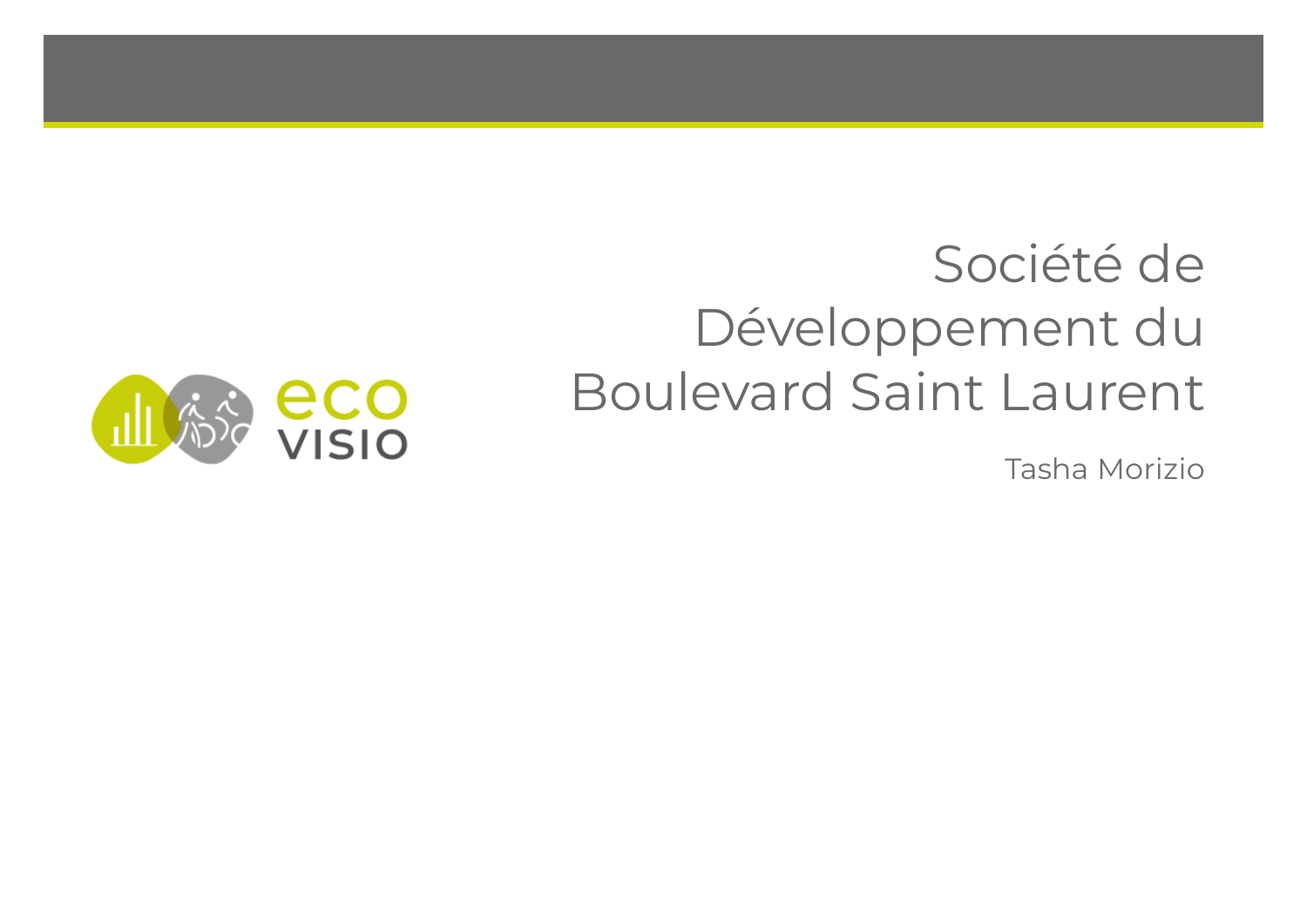Juillet 2021 - Covid-19

July 1, 2021 → July 31, 2021



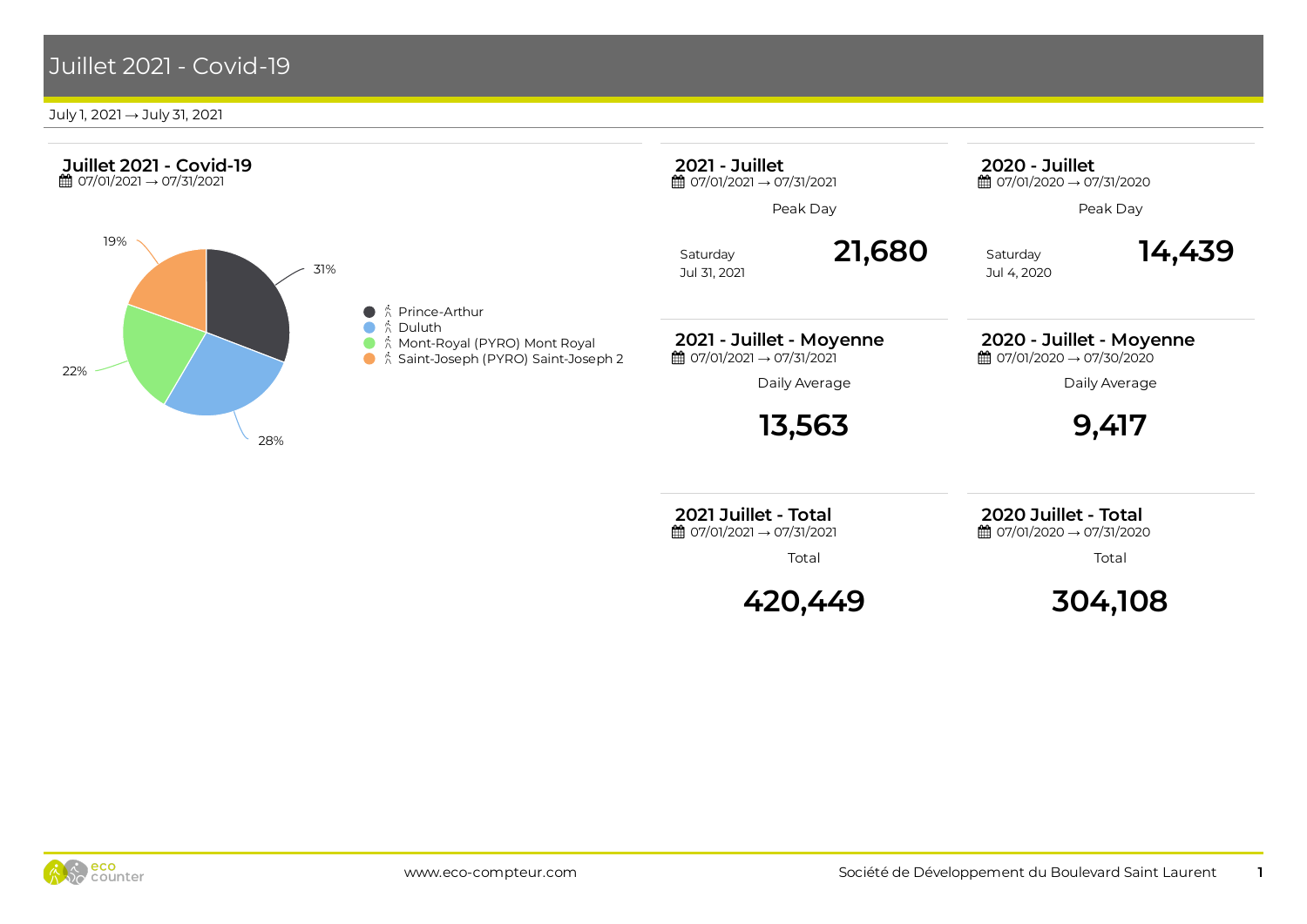## Juillet 2021 - Covid-19

July 1, 2021 → July 31, 2021

#### **2021 - Total Cumul - Juillet**

**曲 07/01/2021 → 07/31/2021** 

| Time      | <b>Duluth</b><br><b>Duluth</b> | Mont-Royal<br>(PYRO)<br>Mont Royal | Prince-<br>Arthur<br>Prince-<br>Arthur | Saint-Joseph<br>(PYRO)<br>Saint-Joseph 2 |
|-----------|--------------------------------|------------------------------------|----------------------------------------|------------------------------------------|
| July 2021 | 115.996                        | 92,802                             | 129,735                                | 81.916                                   |

### **2020 - Total Cumul - Juillet**

**曲** 07/01/2020 → 07/31/2020

| Time      | <b>Duluth</b><br><b>Duluth</b> | Mont-Royal<br>(PYRO)<br>Mont Royal | Prince-<br>Arthur<br>Prince-<br>Arthur | Saint-Joseph<br>(PYRO)<br>Saint-Joseph 2 |
|-----------|--------------------------------|------------------------------------|----------------------------------------|------------------------------------------|
| July 2020 | 78.844                         | 61.416                             | 90.380                                 | 73,468                                   |

Showing 1 to 1 out of 1 entries

Showing 1 to 1 out of 1 entries